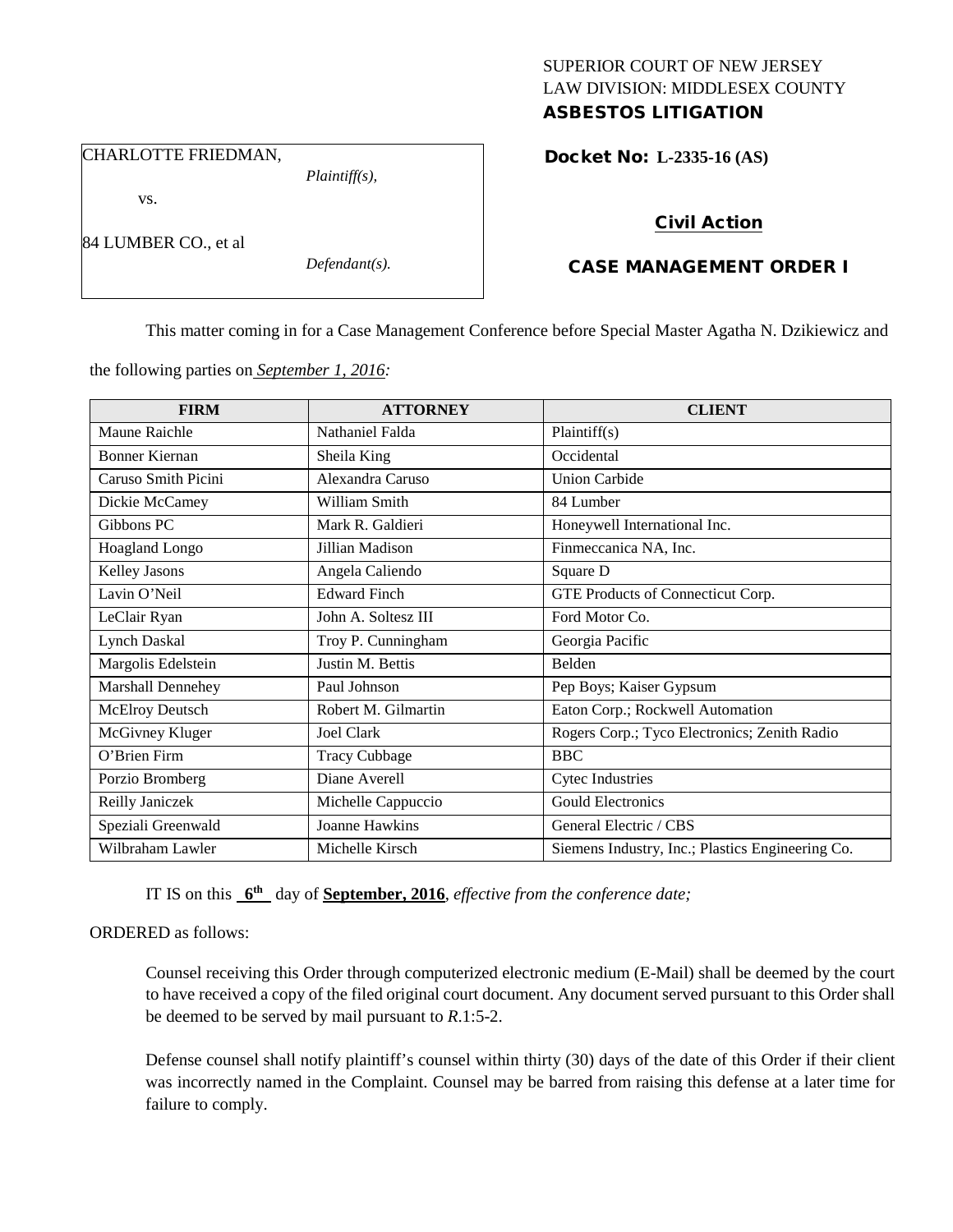### **DISCOVERY**

| September 16, 2016 | Defendants shall serve answers to standard interrogatories by this date.                                                                                                                                    |
|--------------------|-------------------------------------------------------------------------------------------------------------------------------------------------------------------------------------------------------------|
| September 30, 2016 | Plaintiff shall propound supplemental interrogatories and document requests by this date.                                                                                                                   |
| October 31, 2016   | Defendants shall serve answers to supplemental interrogatories and document requests by this<br>date.                                                                                                       |
| September 30, 2016 | Defendants shall propound supplemental interrogatories and document requests by this date.                                                                                                                  |
| October 31, 2016   | Plaintiff shall serve answers to supplemental interrogatories and document requests by this<br>date.                                                                                                        |
| December 30, 2016  | Fact discovery, including depositions, shall be completed by this date. Plaintiff's counsel shall<br>contact the Special Master within one week of this deadline if all fact discovery is not<br>completed. |
| January 31, 2017   | Depositions of corporate representatives shall be completed by this date.                                                                                                                                   |

#### **EARLY SETTLEMENT**

March 24, 2017 Settlement demands shall be served on all counsel and the Special Master by this date.

#### **SUMMARY JUDGMENT MOTION PRACTICE**

| February 3, 2017  | Plaintiff's counsel shall advise, in writing, of intent not to oppose motions by this date. |
|-------------------|---------------------------------------------------------------------------------------------|
| February 17, 2017 | Summary judgment motions shall be filed no later than this date.                            |
| March 17, 2017    | Last return date for summary judgment motions.                                              |

#### **MEDICAL DEFENSE**

- September 30, 2016 Plaintiff shall serve executed medical authorizations by this date.
- November 30, 2016 Plaintiff shall serve medical expert reports by this date.
- November 30, 2016 Upon request by defense counsel, plaintiff is to arrange for the transfer of pathology specimens and x-rays, if any, by this date.
- April 14, 2017 Defendants shall identify its medical experts and serve medical reports, if any, by this date. **In addition, defendants shall notify plaintiff's counsel (as well as all counsel of record) of a joinder in an expert medical defense by this date.**

#### **LIABILITY EXPERT REPORTS**

February 28, 2017 Plaintiff shall identify its liability experts and serve liability expert reports or a certified expert statement by this date or waive any opportunity to rely on liability expert testimony.

\_\_\_\_\_\_\_\_\_\_\_\_\_\_\_\_\_\_\_\_\_\_\_\_\_\_\_\_\_\_\_\_\_\_\_\_\_\_\_\_\_\_\_\_\_\_\_\_\_\_\_\_\_\_\_\_\_\_\_\_\_\_\_\_\_\_\_\_\_\_\_\_\_\_\_\_\_\_\_\_\_\_\_\_\_\_\_\_\_\_\_\_\_\_\_\_\_\_\_\_\_\_\_\_\_\_\_\_\_\_